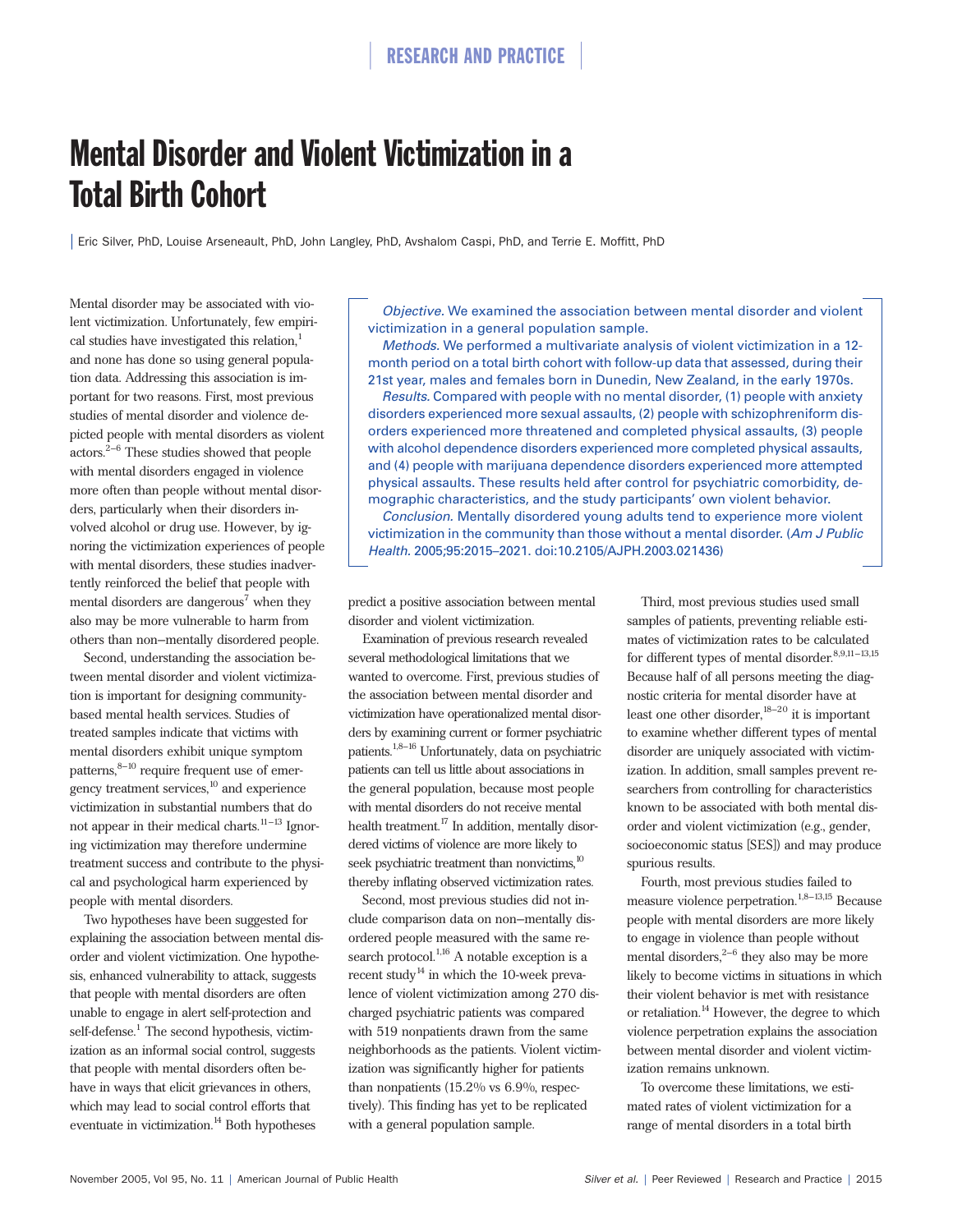# RESEARCH AND PRACTICE

cohort of young adults at age 21. We examined unique associations between mental disorder and violent victimization, controlling for psychiatric comorbidity, demographic factors, and violence perpetration. $14,17-20$ 

# **METHODS**

### **Sample**

Participants were from the Dunedin Multidisciplinary Health and Development Study, a longitudinal investigation of health and behavior in a total birth cohort.<sup>21,22</sup> Study participants were born in Dunedin, New Zealand, between April 1972 and March 1973. Of these, 1037 children (91% of eligible births; 52% males) participated in the first follow-up assessment at age 3 and were followed up at ages 5, 7, 9, 11, 13, 15, 18, 21, and 26. Participants represented the full range of SESs in New Zealand's South Island and were primarily White individuals. We used data from the age-21 assessment when a total of 944 study participants provided information on pastyear physical and sexual assault.

Participants gave written informed consent for each of the interview modules separately. We carried out each module in a separate room with a different interviewer who was blind to the participant's responses in other interview modules.

# **Measures**

*Mental disorder.* We attained mental disorder diagnoses by means of the Diagnostic Interview Schedule<sup>23</sup> on the basis of *DSM-III-R* criteria<sup>24</sup> with a reporting period of 12 months before the interview.<sup>25</sup> Axis I mental disorders were grouped into 5 diagnostic families: (1) depression disorders (17.8%), including major depressive episode and dysthymia; (2) anxiety disorders (20.4%), including generalized anxiety disorder, panic disorder, agoraphobia, social phobia, simple phobia, and obsessive-compulsive disorder; (3) schizophreniform disorder (4.1%), including individuals who responded "yes, definitely" to interview questions probing symptoms of schizophrenia, including bizarre beliefs such as someone spying on them, being sent special messages through the television, or experiencing sensory perceptions such as hearing voices others could not hear (excluded were

symptoms that occurred solely under the influence of alcohol or drugs, or during a major depressive episode); (4) alcohol dependence disorder (9.8%); and (5) marijuana dependence disorder (9.7%). Of the study participants, 40.5% met the criteria for at least 1 of these disorder types, and 15.8% met the criteria for 2 or more disorder types. We use the term "comorbidity" to refer to study participants in the latter group.

The 12-month prevalence of mental disorder in the Dunedin study corresponds to the 12-month prevalence for 15- to 24-year-old participants in the US National Comorbidity Survey.25,26 Although structured interviews such as the one we used are prone to over identify "psychotic" beliefs that may not reflect a clinically psychotic state, $27$  it is important to note that 85% of the schizophreniform group we identified had comorbid diagnoses, 77% had symptoms that interfered with their lives, 54% had their symptoms corroborated by an informant, 39% received mental health treatment, and 10% were taking psychiatric medication.<sup>25</sup>

*Violent victimization.* To ascertain the 1-year prevalence of violent victimization in the Dunedin sample,<sup>28,29</sup> we asked study participants to indicate whether they had been the victim of 4 different types of assault in the previous 12 months: threatened physical assaults, attempted physical assaults, completed physical assaults, and sexual assaults. For the first 3 types of victimization, study participants selected responses from a list of examples (e.g., hitting, punching, kicking, biting, choking, arm twisting, pushing, using a weapon [gun, knife, etc.], and burning or scalding). Sexual assaults were defined as forced sex and referred to attempted or completed vaginal, oral, or anal intercourse. Three hundred sixty-seven study participants (38.9%) experienced some sort of violent victimization during the year before the interview, 128 (13.6%) experienced threatened physical assault, 90 (9.5%) experienced attempted physical assault, 244 (25.8%) experienced completed physical assault, and 39 (4.1%) experienced sexual assault. Of the study participants, 8.9% experienced 2 different types of violent victimization, 2.0% experienced 3 different types, and 0.4% experienced all 4 types of violent victimization. We

gave a list of contact organizations offering support for victims to all participants at the end of the interview.

*Violence perpetration.* We measured violence perpetration by means of two data sources: self-reports and court convictions for violent offenses. Self-reports of violence that occurred during the 12 months before the interview were obtained with a standardized interview developed for the National Youth Survey and National Institute of Justice multisite surveys.<sup>30</sup> The instrument consists of a 6-item violence scale covering simple assault, aggravated assault, robbery, and gangfighting. Because a single simple assault was relatively common (27.4%), but thereafter the distribution of the violence measure was strongly skewed, individuals who reported 2 or more different types of violent offenses (7.5% of the sample) were defined as selfreported violent offenders.

We obtained court convictions for violence in all New Zealand and Australian courts by searching the central computer system of the New Zealand police. Thirty-seven study participants were convicted for a violent offense in the 12 months before the interview, including inciting or threatening violence, using an attack dog on a person, presenting a weapon, threatening a police officer, rape, manual assault, assault on a police officer, assault with a deadly weapon, aggravated robbery, and homicide. Thirty-one men and six women, 3.9% of the sample, were defined as past-year violent offenders according to official records.

Given the large overlap between selfreported and court-recorded violence in the Dunedin sample (the odds of conviction were 17 times greater for study participants who self-reported 2 or more violent offenses), a dichotomous violence measure was constructed, coded 1 for those 90 study participants who had self-reported 2 or more different violent offense types or had been convicted for a violent offense in the past year. An alternative coding identifying as violent perpetrators study participants with 1 or more different violent offense types yielded results similar to the results reported below. (New Zealand and the United States show comparable prevalence rates of assault, rape, robbery, burglary, and auto theft in national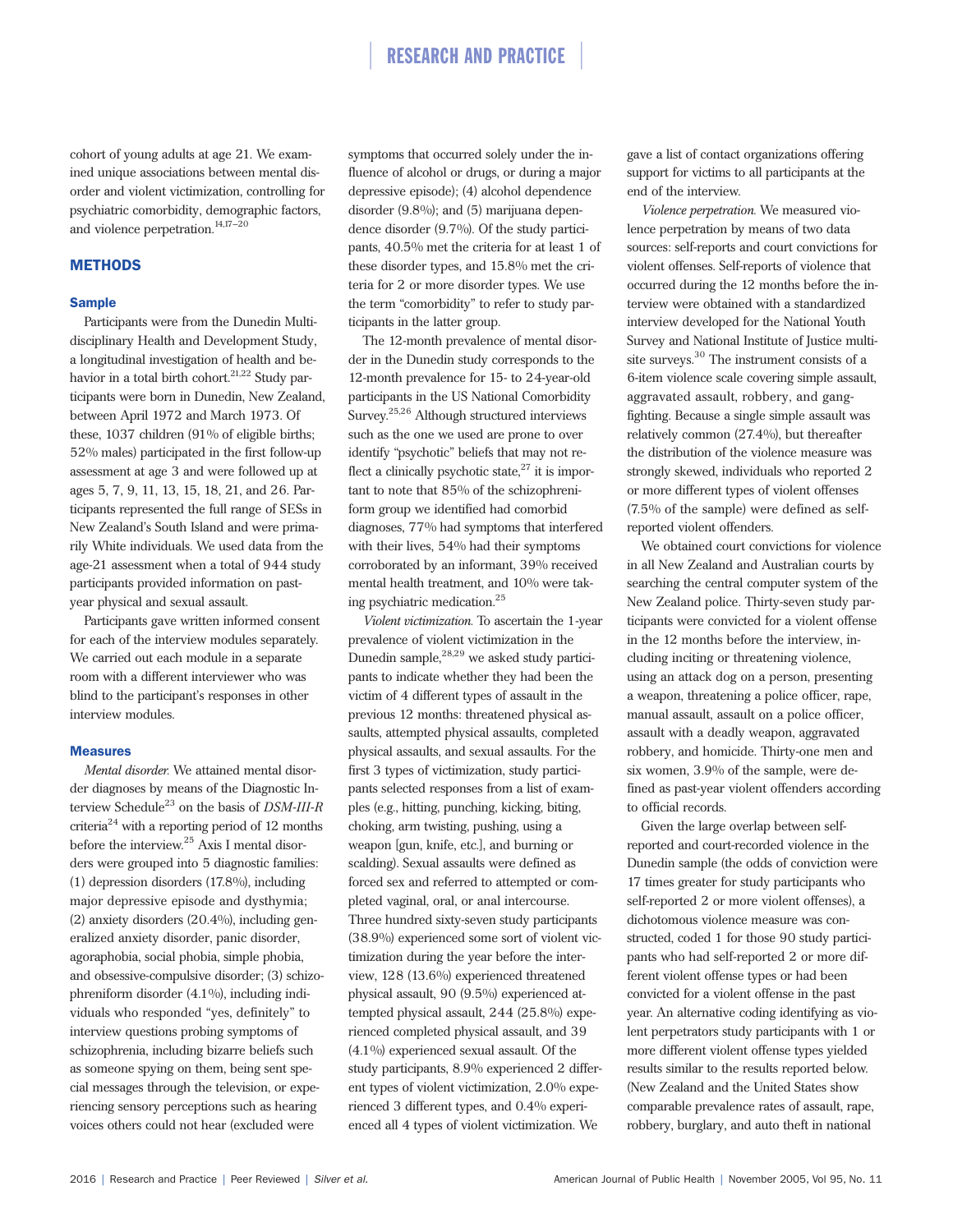# RESEARCH AND PRACTICE

#### **TABLE 1—Sample Characteristics**

|                                     | <b>Total Sample</b><br>$(n = 944)$ , % | No Mental<br>Disorder<br>$(n = 562)$ , % | Any Mental<br>Disorder<br>$(n = 382)$ , % | $\chi^2$ | df           | P         |
|-------------------------------------|----------------------------------------|------------------------------------------|-------------------------------------------|----------|--------------|-----------|
| Gender                              |                                        |                                          |                                           | 1.78     | $\mathbf{1}$ | <b>NS</b> |
| Male                                | 51.1                                   | 52.8                                     | 48.4                                      |          |              |           |
| Female                              | 48.9                                   | 47.2                                     | 51.6                                      |          |              |           |
| Educational attainment <sup>a</sup> |                                        |                                          |                                           | 28.16    | 3            | .01       |
| No school certificate               | 12.8                                   | 9.3                                      | 18.1                                      |          |              |           |
| School certificate                  | 19.6                                   | 16.9                                     | 23.6                                      |          |              |           |
| Sixth form certificate              | 41.9                                   | 44.7                                     | 38.0                                      |          |              |           |
| University attendance               | 25.6                                   | 29.2                                     | 20.4                                      |          |              |           |
| <b>Employment status</b>            |                                        |                                          |                                           | 12.20    | 3            | .007      |
| Unemployed                          | 14.5                                   | 11.7                                     | 18.6                                      |          |              |           |
| Employed                            | 52.5                                   | 53.9                                     | 50.4                                      |          |              |           |
| Student                             | 28.6                                   | 30.7                                     | 25.4                                      |          |              |           |
| Homemaker                           | 4.3                                    | 3.6                                      | 5.5                                       |          |              |           |
| Romantic relationship               |                                        |                                          |                                           | 24.39    | 4            | .01       |
| Not dating                          | 8.7                                    | 9.6                                      | 7.3                                       |          |              |           |
| Casual dating                       | 23.6                                   | 23.6                                     | 23.6                                      |          |              |           |
| Serious dating                      | 41.8                                   | 45.7                                     | 36.0                                      |          |              |           |
| Cohabiting                          | 23.2                                   | 17.9                                     | 31.0                                      |          |              |           |
| Married                             | 2.8                                    | 3.2                                      | 2.1                                       |          |              |           |

*Note.* The category of any mental disorder included study participants who met diagnostic criteria for at least one of the following disorders or disorder family: depression, anxiety, schizophreniform, alcohol dependence, or marijuana dependence. Study participants who did not meet diagnostic criteria for any of these disorders were classified into the no-mental-disorder category. The continuous measure of parental SES could not be fitted in this table. However, mean difference analysis indicated that the mean level of SES was significantly lower in the group with any disorder (*m*= 3.69, SD = 1.07) compared with the group with no mental disorder ( $m$  = 3.84, SD = 1.15) ( $t$  = 1.94,  $P$  = .05).

 $^{\text{a}}$ During this period, almost all students took school certification examinations. These examinations are used to determine promotion in secondary and technical schools; passing also helps secure employment in the labor market. A sixth form certificate is equivalent to a high school diploma in the United States.

victimization surveys,<sup>31</sup> and the Dunedin cohort closely matches people of similar ages from American surveys in terms of self-reported violence.<sup>32</sup>)

*Social and demographic controls.* The following control variables were taken into account to rule out spuriousness: gender, family SES, education, employment, and relationship status (Table 1). Family SES was scored into 1 of 6 categories on the basis of the parents' educational level and occupation (1=unskilled laborer to  $6=$ professional).<sup>33</sup> Education was coded as the highest attainment achieved by age 21 (0=no school certificate, 1=school certificate,  $2 = \text{sixth}$  form certificate,  $3 =$ university attendance).<sup>34</sup> Employment status indicates the study participants' main current activity (unemployed, employed, student, or homemaker). Relationship status was defined as a relationship with an intimate partner during the past 12 months that had lasted at least 1 month.35

Consistent with previous research,<sup>36</sup> study participants with mental disorders exhibited significantly lower levels of education, employment, and family SES (Table 1). In addition, mentally disordered individuals were significantly less likely than non–mentally disordered people to be in serious dating relationships but more likely to be cohabiting.

# Statistical Analyses

We used contingency tables (Table 2) to test the bivariate associations between each type of

## **TABLE 2—Overall Risk of Violent Victimization Among People With Mental Disorder at Age 21 Years**

|                                            |           | Victim of Threatened<br>Physical Assaults ( $n = 128$ ) |           | Victim of Attempted<br>Physical Assaults $(n = 90)$ |            | Victim of Completed<br>Physical Assaults (n = 244) |          | Victim of<br>Sexual Assaults $(n = 39)$ |
|--------------------------------------------|-----------|---------------------------------------------------------|-----------|-----------------------------------------------------|------------|----------------------------------------------------|----------|-----------------------------------------|
| DSM-III-R Mental Disorder                  | % (no.)   | OR (95% CI)                                             | % (no.)   | OR (95% CI)                                         | % (no.)    | OR (95% CI)                                        | % (no.)  | OR (95% CI)                             |
| No mental disorder                         | 8.2(46)   | $\cdots$                                                | 7.5(42)   | $\cdots$                                            | 20.5(115)  | $\cdots$                                           | 0.9(5)   | $\cdots$                                |
| Any mental disorder <sup>a</sup>           | 21.5(82)  | 3.07(2.1, 4.5)                                          | 12.6 (48) | 1.78(1.2, 2.8)                                      | 33.8 (129) | 1.98(1.5, 2.7)                                     | 8.9(34)  | 10.88 (4.2, 28.1)                       |
| Specific mental disorder                   |           |                                                         |           |                                                     |            |                                                    |          |                                         |
| Depression disorders ( $n = 168$ )         | 21.4 (36) | 2.03(1.3, 3.1)                                          | 11.9(20)  | 1.36(0.8, 2.3)                                      | 31.0(52)   | 1.36(0.9, 2.0)                                     | 10.7(18) | 4.31(2.2, 8.3)                          |
| Anxiety disorders $(n = 193)$              | 20.7(40)  | 1.97(1.3, 3.0)                                          | 9.8(19)   | 1.05(0.6, 1.8)                                      | 28.5(55)   | 1.19(0.8, 1.7)                                     | 11.9(23) | 6.22(3.2, 12.0)                         |
| Schizophreniform disorder ( $n = 38$ )     | 44.7 (17) | 5.93(3.0, 11.6)                                         | 15.8(6)   | 1.84(0.7, 4.5)                                      | 57.9 (22)  | 4.27(2.2, 8.3)                                     | 13.2(5)  | 4.24(1.6, 11.6)                         |
| Alcohol dependence disorder $(n = 92)$     | 26.1(24)  | 2.56(1.5, 4.3)                                          | 12.0(11)  | 1.32(0.7, 2.6)                                      | 46.7 (43)  | 2.85(1.8, 4.4)                                     | 7.6(7)   | 2.10(0.9, 4.9)                          |
| Marijuana dependence disorder ( $n = 91$ ) | 26.4(24)  | 2.60(1.6, 4.3)                                          | 23.1(21)  | 3.40(2.0, 5.9)                                      | 44.0 (40)  | 2.50(1.6, 3.9)                                     | 9.9(9)   | 3.00(1.4, 6.5)                          |

*Note.* OR = odds ratio; CI = confidence interval.

<sup>a</sup>The category of any mental disorder includes study participants who met diagnostic criteria for at least one of the following disorders or disorder family: depression, anxiety, schizophreniform, alcohol dependence, or marijuana dependence. Study participants who did not meet diagnostic criteria for any of these disorders were classified into the no-mental-disorder category.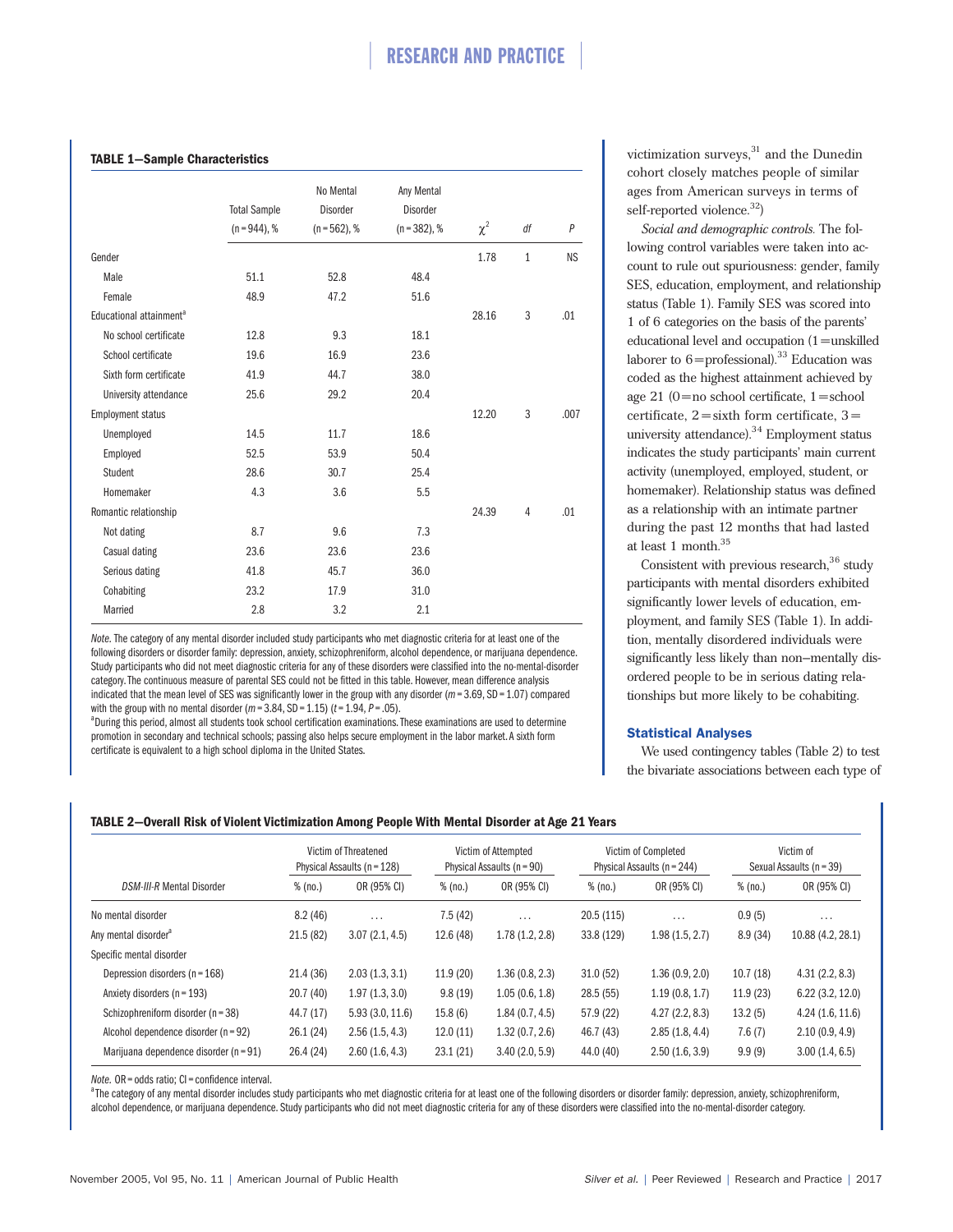mental disorder (depression, anxiety, schizophreniform, alcohol dependence, and marijuana dependence disorders) and each type of violent victimization (threatened physical assault, attempted physical assault, completed physical assault, and sexual assault). We used multivariate logistic regression to examine the association between each mental disorder and each type of violent victimization, controlling for psychiatric comorbidity, demographic characteristics, and violence perpetration (Table 3). Our analyses controlled for study participant violence and provided a conservative test of the hypothesis that victimization is the result of violence perpetration. This is because our violence perpetration measure included acts of violence that may have occurred at any time during the 12-month recording period, including the time period immediately after victimization. Interaction terms between gender and mental disorder did not statistically improve the fit of multivariate models. Therefore, we used the combined sample of males and females for our analyses.

# RESULTS

# Bivariate Associations

The overall association between having any type of mental disorder and experiencing at least 1 of the 4 types of violent victimization in the past year was positive and statistically significant (odds ratio=2.19, *df*=1, *P*<.001). In addition, Table 2 (rows 1 and 2) shows that having any mental disorder was associated with a higher rate of each type of violent victimization. Table 2 (rows 3–7) shows that positive associations with victimization occurred for the different types of mental disorder, although these associations varied in magnitude. Specifically, people suffering from depression and anxiety disorders had significantly higher rates of threatened physical assaults and sexual assaults; people suffering from schizophreniform disorder had significantly higher rates of threatened physical assaults, completed physical assaults, and sexual assaults; people suffering from alcohol dependence disorder had significantly higher rates of threatened physical assaults and completed physical assaults; and people suffering from marijuana dependence disorder had significantly higher rates of all 4 types of victimization.

# Multivariate Models

Three explanations for the bivariate associations shown in Table 2 are presented in Table 3. These are (1) that the associations with victimization across the different mental disorder types are caused by psychiatric comorbidity, $^{17}$  (2) that the associations are spuriously related to demographic characteristics, 37 and (3) that the associations are the result of the study participants' own violence. To examine these explanations, we estimated three logistic regression models for each victimization outcome. The first three columns of Table 3 show results predicting threatened physical assaults. Compared with those with no mental disorder, study participants with schizophreniform disorder experienced higher rates of threatened physical assault, after control for psychiatric comorbidity, demographic characteristics, and violence perpetration. The association between alcohol dependence disorder and threatened physical assaults remained significant after control for psychiatric comorbidity but was reduced and rendered nonsignificant when demographic characteristics were controlled.

Table 3 (columns 4–6) shows results for attempted physical assaults. Compared with those with no mental disorder, study participants with marijuana dependence disorder experienced a higher rate of attempted physical assaults, after control for psychiatric comorbidity, demographic characteristics, and violence perpetration.

Table 3 (columns 7–9) shows results for completed physical assaults. Compared with those with no mental disorder, study participants with schizophreniform disorder and substance dependence disorders experienced higher rates of completed physical assaults within the past year. Except for marijuana dependence disorder, these associations remained significant after control for psychiatric comorbidity, demographic characteristics, and violence perpetration. The association between marijuana dependence disorder and completed physical assaults remained significant after control for psychiatric comorbidity but was reduced and rendered nonsignificant when demographic characteristics were controlled.

Finally, Table 3 (columns 10–12) shows results for sexual assaults. Compared with those with no mental disorder, study participants with anxiety disorders experienced a higher rate of sexual assaults within the past year. This result held after control for psychiatric comorbidity, demographic characteristics, and violence perpetration.

# Comparing the Bivariate and Multivariate Models

As shown in Table 3, after controlling for psychiatric comorbidity, most of the associations between mental disorder and violent victimization shown in Table 2 were reduced substantially. Of the associations that remained statistically significant, two (i.e., the association between alcohol dependence disorder and threatened physical assault and the association between marijuana dependence disorder and completed physical assault) were reduced and rendered nonsignificant when the demographic characteristics were controlled. Together, these results indicate that psychiatric comorbidity and demographic characteristics contribute in part to the associations between mental disorder and violent victimization observed at the bivariate level, but that a substantial amount of the association remained after these factors were controlled.

### Sensitivity Analyses

We conducted sensitivity analyses to resolve two potential problems with our data. First, because the victimization groups were not mutually exclusive, their associations with specific mental disorders could be attributable to the co-occurrence of different types of victimization. To address this concern, we re-ran each analysis controlling for types of victimization other than the outcome. These analyses yielded results that were the same as those shown in Table 3, indicating that overlap in victimization experiences did not bias our findings. Second, we were concerned that the analyses shown in Table 3 included more covariates than could be reliably supported by the number of cases with victimizations in the data, a situation that could result in model "overfitting."<sup>38</sup> To address this concern, we re-ran the analyses controlling for gender and SES only. Once again, the reduced models yielded results that were the same as those shown in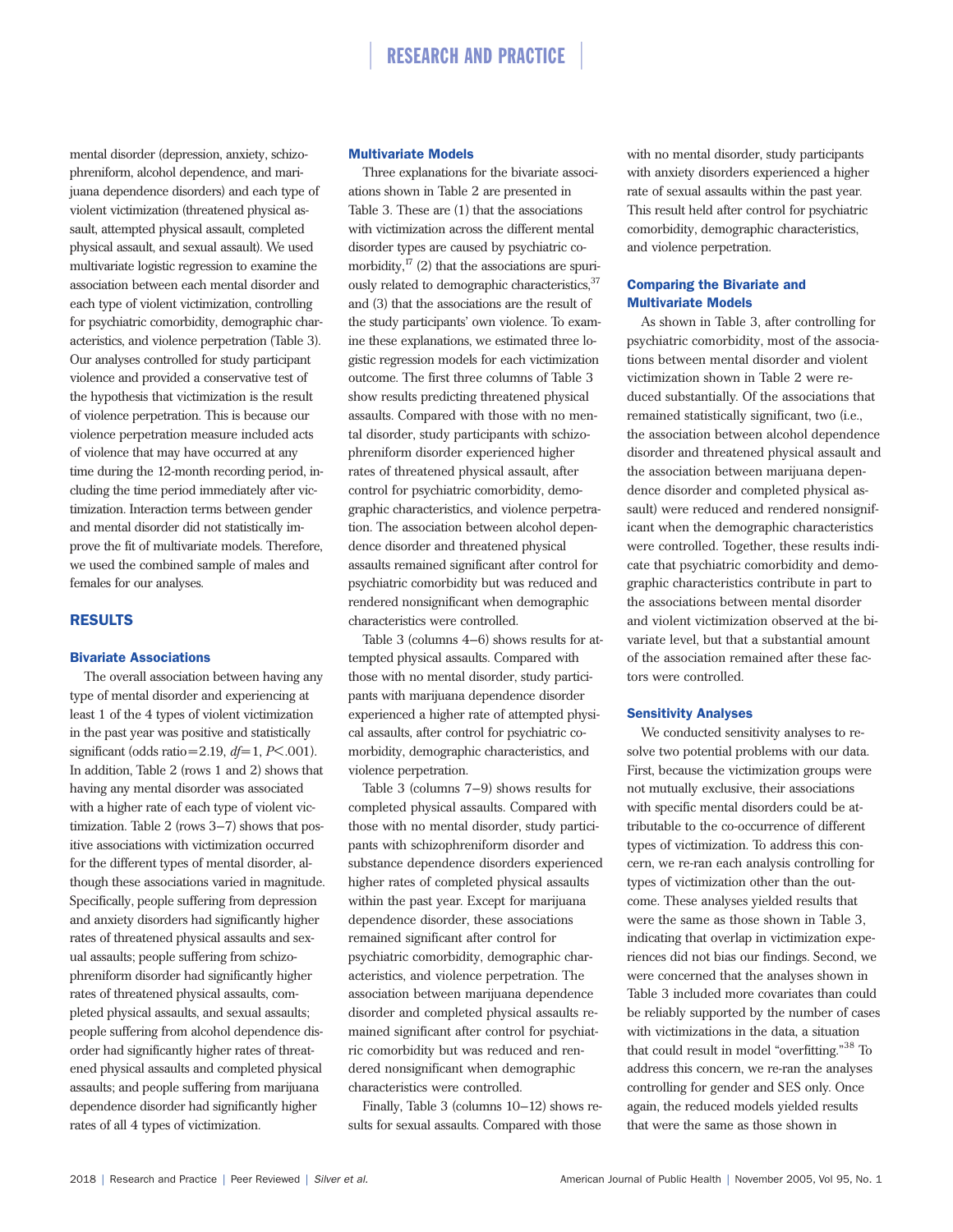| Psychiatric Comorbidity, Demographic Factors, and Violence Perpetration<br>TABLE 3-Associations Between Mental Disorder |                                           |                                                                        |                                                                             |                                           | and Violent Victimization at Age 21 Years, With Control for         |                                                                             |                                           |                                                                       |                                                                            |                                                    |                                                               |                                                                                   |
|-------------------------------------------------------------------------------------------------------------------------|-------------------------------------------|------------------------------------------------------------------------|-----------------------------------------------------------------------------|-------------------------------------------|---------------------------------------------------------------------|-----------------------------------------------------------------------------|-------------------------------------------|-----------------------------------------------------------------------|----------------------------------------------------------------------------|----------------------------------------------------|---------------------------------------------------------------|-----------------------------------------------------------------------------------|
|                                                                                                                         |                                           | $(n = 128, 13.6\%)$ , With Control for<br>Threatened Physical Assaults |                                                                             |                                           | $(n = 90, 9.5\%)$ , With Control for<br>Attempted Physical Assaults |                                                                             |                                           | $(n = 244, 25.8\%)$ , With Control for<br>Completed Physical Assaults |                                                                            |                                                    | Sexual Assaults (n = 39, 4.1%), With Control for              |                                                                                   |
|                                                                                                                         | Comorbidity<br>OR (95% CI)<br>Psychiatric | Comorbidity and<br>Demographics<br>OR (95% CI)<br>Psychiatric          | Demographics,<br>and Violence<br>Comorbidity,<br>OR (95% CI)<br>Psychiatric | Comorbidity<br>OR (95% CI)<br>Psychiatric | Comorbidity and<br>Demographics<br>OR (95% CI)<br>Psychiatric       | Demographics,<br>and Violence<br>Comorbidity,<br>OR (95% CI)<br>Psychiatric | Comorbidity<br>OR (95% CI)<br>Psychiatric | Comorbidity and<br>Demographics<br>OR (95% CI)<br>Psychiatric         | Demographics<br>and Violence<br>Comorbidity,<br>OR (95% CI)<br>Psychiatric | Comorbidity<br>DR (95% CI)<br>Psychiatric          | Comorbidity and<br>Demographics<br>OR (95% CI)<br>Psychiatric | <b>Demographics</b><br>and Violence<br>OR (95% CI)<br>Comorbidity,<br>Psychiatric |
| variables                                                                                                               |                                           |                                                                        |                                                                             |                                           |                                                                     |                                                                             |                                           |                                                                       |                                                                            |                                                    |                                                               |                                                                                   |
| Depression disorders                                                                                                    |                                           | $1.32(0.8, 2.2)$ $1.77(1.0, 3.0)$                                      | 1.75(1.0, 2.9)                                                              |                                           | $1.22(0.7, 2.2)$ $1.74(0.9, 3.2)$                                   |                                                                             | $1.69(0.9, 3.2)$ $1.03(0.7, 1.6)$         | 1.19(0.8, 1.8)                                                        |                                                                            | $1.14(0.7, 1.8)$ $2.06(1.0, 4.4)$ $1.62(0.7, 3.6)$ |                                                               | 1.62(0.7, 3.6)                                                                    |
| Anxiety disorders                                                                                                       | 1.35(0.8, 2.2)                            | 1.52(0.9, 2.5)                                                         | 1.49(0.9, 2.5)                                                              | 0.85(0.5, 1.5)                            | 1.04(0.6, 1.9)                                                      | 1.01(0.5, 1.9)                                                              | 0.89(0.6, 1.3)                            | 1.00(0.7, 1.5)                                                        | 0.96(0.6, 1.5)                                                             | 4.26 (2.0, 9.0)                                    | 3.74(1.7, 8.1)                                                | 3.74(1.7, 8.1)                                                                    |
| Schizophreniform disorder                                                                                               | 4.10 (2.0, 8.3)                           | 3.74(1.8, 7.8)                                                         | 3.60(1.7, 7.5)                                                              | 1.33(0.5, 3.5)                            | 1.06(0.4, 2.9)                                                      | 0.99(0.4, 2.7)                                                              | 3.56(1.8, 7.2)                            | 3.41 (1.7, 7.8)                                                       | 3.19(1.5, 6.7)                                                             | 1.72(0.6, 5.1)                                     | 1.86 (0.6, 2.9)                                               | 1.86 (0.6, 2.9)                                                                   |
| Alcohol dependence                                                                                                      |                                           | $1.85(1.1, 3.2)$ $1.54(0.9, 2.7)$                                      | 1.49(0.8, 2.7)                                                              | 0.86(0.4, 1.8)                            | 0.70(0.3, 1.5)                                                      | $0.67(0.3, 1.4)$ $2.34(1.5, 3.8)$                                           |                                           | 2.09(1.3, 3.4)                                                        | 1.97(1.2, 3.2)                                                             | 1.13(0.4, 3.0)                                     | 1.37(0.5, 3.8)                                                | 1.36(0.5, 3.8)                                                                    |
| Marijuana dependence                                                                                                    |                                           | $1.70(1.0, 3.0)$ $1.14(0.6, 2.1)$                                      | 1.08(0.6, 2.0)                                                              | 3.46 (1.9, 6.2)                           | 2.37(1.3, 4.4)                                                      |                                                                             | $2.17(1.2, 4.1)$ $1.85(1.1, 3.0)$         | 1.57(0.9, 2.6)                                                        | 1.33(0.8, 2.2)                                                             | 2.08(0.8, 5.3)                                     | 2.70 (1.0, 7.6)                                               | 2.69(0.9, 7.7)                                                                    |
| Control variables                                                                                                       |                                           |                                                                        |                                                                             |                                           |                                                                     |                                                                             |                                           |                                                                       |                                                                            |                                                    |                                                               |                                                                                   |
| Male                                                                                                                    |                                           | 2.49(1.6, 3.9)                                                         | 2.40(1.5, 3.8)                                                              |                                           | 3.93 (2.2, 6.9)                                                     | 3.74(2.1, 6.6)                                                              |                                           | 2.09(1.5, 2.9)                                                        | 1.95(1.4, 2.7)                                                             |                                                    | 0.40(0.2, 0.9)                                                | 0.40(0.2, 0.9)                                                                    |
| Family SES                                                                                                              |                                           | 0.98(0.8, 1.2)                                                         | 1.00(0.8, 1.2)                                                              |                                           | 0.71(0.6, 0.9)                                                      | 0.73(0.6, 0.9)                                                              |                                           | 1.00(0.9, 1.2)                                                        | 1.02(0.9, 1.2)                                                             |                                                    | 0.95(0.6, 1.4)                                                | 0.95(0.7, 1.4)                                                                    |
| School certificate                                                                                                      |                                           | 0.37(0.2, 0.7)                                                         | 0.40(0.2, 0.8)                                                              |                                           | 1.03(0.5, 2.2)                                                      | 1.13(0.5, 2.4)                                                              |                                           | 1.01(0.6, 1.8)                                                        | 1.20(0.7, 2.1)                                                             |                                                    | 1.49(0.4, 5.4)                                                | 1.50(0.4, 5.5)                                                                    |
| Sixth form certificate                                                                                                  |                                           | 0.60(0.3, 1.1)                                                         | 0.65(0.4, 1.2)                                                              |                                           | 1.22(0.6, 2.4)                                                      | 1.35(0.7, 2.7)                                                              |                                           | 1.11(0.7, 1.9)                                                        | 1.37(0.8, 2.4)                                                             |                                                    | 1.37(0.4, 4.9)                                                | 1.37(0.4, 5.0)                                                                    |
| University attendance                                                                                                   |                                           | 0.49(0.2, 1.0)                                                         | 0.52(0.3, 1.1)                                                              |                                           | 0.70(0.3, 1.7)                                                      | 0.77(0.3, 1.9)                                                              |                                           | 1.17 (0.6, 2.1)                                                       | 1.40(0.7, 2.6)                                                             |                                                    | 1.88(0.4, 8.2)                                                | 1.89(0.4, 8.3)                                                                    |

*Note.* OR = odds ratio; CI = confidence interval. Vote. OR = odds ratio; CI = confidence interval.

liolent perpetration

Serious dating Unemployed

Cohabiting

Table 3, suggesting that our findings were not the product of overfitting.

# **DISCUSSION**

We examined violent victimization among people with and without a mental disorder living in the community. Results showed that compared with people with no mental disorder, people with anxiety disorders experienced more sexual assaults, people with schizophreniform disorders experienced more threatened and completed physical assaults, people with alcohol dependence disorders experienced more completed physical assaults, and people with marijuana dependence disorders experienced more attempted physical assaults. These results held after control for psychiatric comorbidity, demographic characteristics, and the study participants' own violent behavior.

One explanation for these findings is that people with mental disorders living in the community are more vulnerable to attack than their non–mentally disordered counterparts. To the extent that a mental disorder undermines a person's capacity to engage in alert self-protection, or leads a person to appear as if he or she would be ineffective at selfdefense, people with mental disorders may be attractive targets to those motivated to engage in violent assault. Moreover, mentally disordered victims may be less likely to report assaults to the police because they fear their allegations will not be taken seriously.7 Reduced access to the protection of law may leave people with mental disorders vulnerable to attack from assailants who estimate their likelihood of detection and punishment as low.

Another explanation of the findings is that suffering from a mental disorder may lead people to behave in ways that elicit grievances (or produce negative emotions) in others, causing those others to engage in social control efforts that may culminate in violence.<sup>14</sup> For example, a person with a mental disorder who has stopped taking her medication and intends to acquire illegal drugs may be confronted by a caretaker (oftentimes a family member or romantic partner) who wants to dissuade her from her course of action. If met with resistance, such attempts at social control may result in victimization as

 $1.23(0.5, 3.3)$  $0.90(0.4, 2.1)$  $0.98(0.4, 2.4)$  $\overline{0}$ 

 $0.90(0.4, 2.1)$  $.23(0.5, 3.3)$ 

 $0.98(0.4, 2.4)$ 

 $1.96(1.3, 3.0)$ 

3.25 (1.9, 5.5)

 $0.93(0.6, 1.5)$  $1.58(1.1, 2.3)$ 

 $1.11(0.7, 1.7)$ 1.57 (1.1, 2.3)  $2.10(1.4, 3.2)$   $(0.3, 3.2)$ 

Unemployed 1.42 (0.8, 2.4) 1.33 (0.8, 2.4) 1.33 (0.8, 2.3) 0.89 (0.5, 1.7) 0.99 (0.5, 1.7) 0.93 (0.6, 1.7) 0.93 (0.6, 1.8) 1.23 (0.5, 3.3) 1.23 (0.5, 3.3) Serious dating 1.02 (0.6, 1.6) 1.02 (0.6, 1.6) 1.09 (0.6, 1.9) 1.09 (0.6, 1.9) 1.09 (0.6, 1.09 1.09 1.09 1.09 (0.4, 2.1) 1.58 (1.1, 2.3) 1.09 0.90 (0.4, 2.1) 1.09 (0.4, 2.1) 1.58 (1.1, 2.3) 1.09 (0.4, 2.1) 1.09 (0.4, 2.1) Cohabiting 1.14 (0.7, 1.9) 1.14 (0.7, 1.9) 1.10 (0.6, 1.9) 1.21 (0.6, 2.2) 1.21 (0.6, 2.2) 1.21 (0.4, 4.3, 2.4) 0.98 (0.4, 2.4) 0.98 (0.4, 2.4) 0.98 (0.4, 2.4) 0.98 (0.4, 2.4) Violent perpetration 1.55 (0.3, 2.8) 1.55 (0.3, 2.8) 1.55 (0.3, 3.4)  $1.77 \, (0.9, 3.4)$  3.25 (0.3, 3.2) 1.55 (0.3, 3.2) 1.02 (0.3, 3.2)

 $0.99(0.5, 1.8)$  $.09(0.6, 1.9)$  $1.21(0.7, 2.2)$ 

 $0.89(0.5, 1.7)$ 

 $1.09(0.6, 1.9)$  $1.17(0.6, 2.2)$ 

 $1.02(0.6, 1.6)$  $1.10(0.6, 1.9)$ .55 (0.9, 2.8)

1.33 (0.8, 2.3)

 $.42(0.8, 2.4)$  $1.02(0.6, 1.6)$  $1.14(0.7, 1.9)$   $.77(0.9, 3.4)$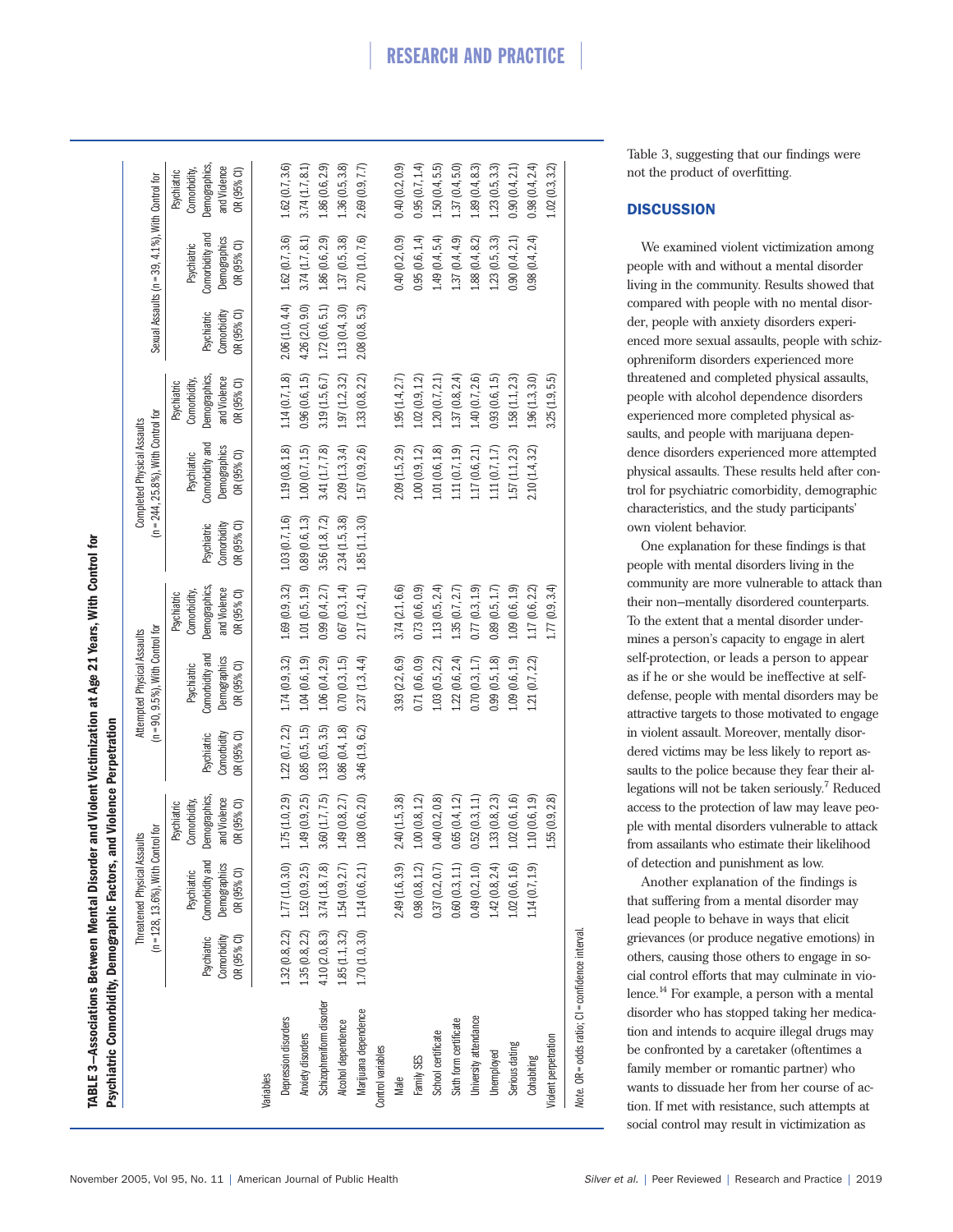# RESEARCH AND PRACTICE

the caretaker resorts to increasingly extreme measures to achieve the desired behavioral goal. In this way, attempts at social control that are initiated for the good of the person with a mental disorder may culminate in that person's victimization.

Because the data analyzed here were crosssectional, one limitation of this study was that we could not determine whether mental disorder was a risk factor for violent victimization, and we advise caution in using these data to support such a claim. For example, the observed association between anxiety disorder and sexual assault may be attributable to the effects of sexual assault on anxiety disorders. In this regard, victimization may function as a serious (although seldom measured) stressful life event that raises the risk of experiencing anxiety symptoms. The problem of causal ordering is not a simple one that can be solved by using traditional longitudinal data but requires the development of new methods of data collection to obtain better temporal resolution of both mental disorder and victimization experiences.<sup>39</sup>

A second limitation of this study is that we did not examine the role of mental health treatment. It is thus impossible to determine from our data whether currently available treatment interventions will lower the risk of violent victimization that is associated with mental disorder, although recent research on outpatients in North Carolina suggests that this may be so. $40$ 

A third limitation is that our victimization measure does not provide information on the multiple types of victimization that might be experienced by mentally disordered people during a single victimization encounter.

Finally, the fact that this study used data from a 21-year-old birth cohort can be seen as both a strength and as a weakness. The strength is that our results generalize to an age group for whom the risk of violent victimization is at its peak.<sup>41</sup> The limitation is that we are unable to generalize our findings to people substantially older or younger than our sample, for whom rates and types of mental disorder, victimization, and violence may differ from those observed here.

Limitations not withstanding, our findings indicate that violent victimization is a serious problem that must be examined both epi-

demiologically and within the context of mental health services. Moreover, these findings underscore the need to focus mental health services on helping to protect mentally disordered people from victimization in the community, in addition to helping protect the public from the harm they might commit. Understanding the complex ways in which mental disorders produce, or are produced by, victimization, the ways in which different mental disorders interact to affect victimization, and the ways in which violence and victimization interrelate over time should be high priorities for future research. In the meantime, increasing public awareness of the vulnerabilities of people with mental disorders to victimization should help reduce the public's perception of mental disorder solely as something to be feared, which may in turn reduce the stigma and rejection that are typically experienced by people with mental disorders.<sup>7</sup>

### About the Authors

*Eric Silver is with the Sociology Department at The Pennsylvania State University, University Park, Pa. Louise Arseneault is with the Institute of Psychiatry, London, United Kingdom. John Langley is with the University of Otago, New Zealand. Avshalom Caspi and Terrie E. Moffitt are with the Institute of Psychiatry, London, United Kingdom, and with the University of Wisconsin, Madison.*

*Requests for reprints should be sent to Eric Silver, Crime, Law and Justice Program, Department of Sociology, The Pennsylvania State University, 211 Oswald Tower, University Park, PA 16802 (e-mail: exs44@psu.edu). This article was accepted June 2, 2004.*

**Contributors** 

Eric Silver was primarily responsible for conceptualizing this study and writing this article. Louise Arseneault conducted all of the data analyses. John Langley, Avshalom Caspi, and Terrie E. Moffitt provided the data on which this article is based and gave substantive comments on this article throughout its production.

#### Acknowledgments

This work was supported by the UK Medical Research Council, the British Academy–Associations for Commonwealth Universities, and the National Institute of Mental Health (grants MH45070 and MH49414). Louise Arseneault is supported by the Canadian Institute of Health Research. Terrie E. Moffitt is a Royal Society–Wolfson Merit Award holder. The Dunedin Multidisciplinary Health and Development Research Unit is supported by the New Zealand Research Council.

We thank data manager HonaLee Harrington, study founder Phil Silva, Air New Zealand, and the Dunedin study participants. We also thank Richie Poulton, John Monahan, Virginia Hiday, and Shyamala Nada-Raja for commenting on previous drafts of this work and the National Consortium on Violence Research, a program of the National Science Foundation.

#### Human Participant Protection

All subjects enrolled in this study gave informed consent to participate in the research. Procedures were approved by the institutional review boards of the University of Otago, the University of Wisconsin, and Maudsley Hospital, London, England.

#### References

1. Hiday VZ, Swartz MS, Swanson JW, Borum R, Wagner HR. Criminal victimization of persons with severe mental illness. *Psychiatr Serv.* 1999;50:62–68.

2. Arseneault L, Moffitt TE, Caspi A, Taylor PJ, Silva PA. Mental disorders and violence in a total birth cohort: results from the Dunedin study. *Arch Gen Psychiatry.* 2000;57:979–986.

Link BG, Andrews H, Cullen FT. The violent and illegal behavior of mental patients reconsidered. *Am Soc Rev.* 1992;57:275–292.

4. Monahan J, Steadman HJ, Silver E, et al. *Rethinking Risk Assessment: The Macarthur Study of Mental Disorder and Violence*. Oxford, UK: Oxford University Press; 2001.

5. Silver E. Extending social disorganization theory: a multilevel approach to the study of violence among persons with mental illnesses. *Criminology.* 2000;38: 1043–1074.

6. Swanson JW, Swartz MS, Essock SE, et al. The social–environmental context of violent behavior in persons treated for severe mental illness. *Am J Public Health.* 2002;92:1523–1531.

7. Link BG, Phelan JC, Bresnahan MB, Stueve A, Pescosolido BA. Public conceptions of mental illness: labels, causes, dangerousness, and social distance. *Am J Public Health.* 1999;89:1328–1333.

8. Brekke JS, Prindle C, Bae SW, Long JD. Risks for individuals with schizophrenia who are living in the community. *Psychiatr Serv.* 2001;52:1358–1366.

9. Carmen EH, Riecker PP, Mills T. Victims of violence and psychiatric illness. *Am J Psychiatry.* 1984; 141:378–383.

10. Lehman AF, Linn LS. Crimes against discharged mental patients in board-and-care homes. *Am J Psychiatry.* 1984;141:271–274.

11. Cascardi M, Mueser KT, DeGiralomo J, Murrin M. Physical aggression against psychiatric inpatients by family members and partners. *Psychiatr Serv.* 1996;47: 531–533.

12. Jacobson A. Physical and sexual assault histories among psychiatric outpatients. *Am J Psychiatry.* 1989; 146:755–758.

13. Lipschitz DS, Kaplan ML, Sorkenn JB, Faedda GL, Chorney P, Asnis GM. Prevalence and characteristics of sexual abuse among psychiatric outpatients. *Psychiatr Serv.* 1996;47:189–191.

14. Silver E. Mental disorder and violent victimization: the mediating role of involvement in conflicted social relationships. *Criminology.* 2002;40:191–212.

15. Coverdale JH, Turbott SH. Sexual and physical abuse of chronically ill psychiatric outpatients compared